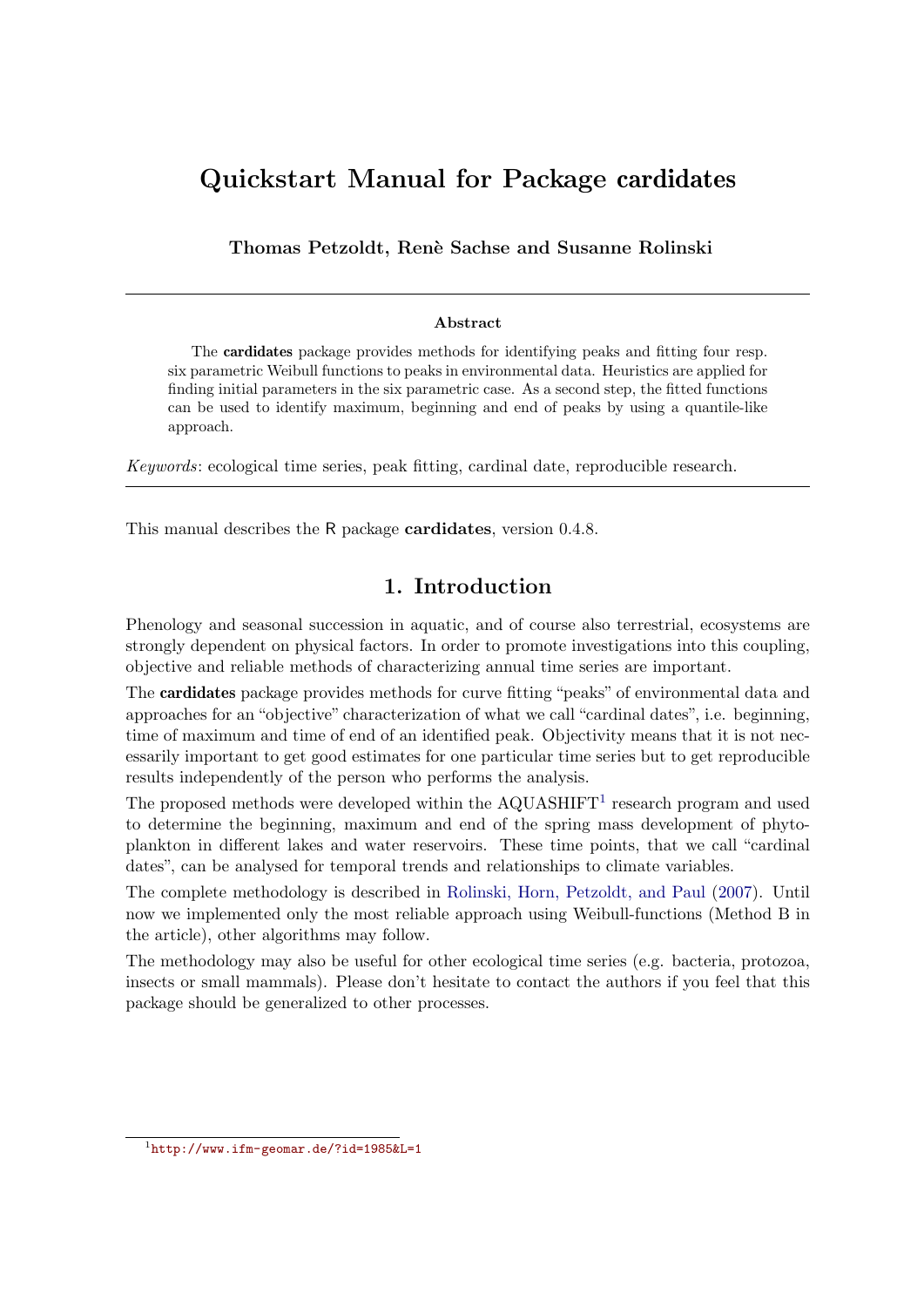### 2. Pre-requisites

You need the following software:

- a current version of the statistical data analysis system, R, [\(R Core Team 2018\)](#page-10-1) that can be downloaded from <http://www.r-project.org>.
- the **cardidates** package, which is available as source code and as Windows, Macintosh and Linux "binary" from CRAN, the comprehensive R archive network:

```
> install.packages("cardidates")
```
• cardidates requires three contributed packages, boot and pastecs and lattice [\(Ripley](#page-10-2) [2007;](#page-10-2) [Grosjean and Ibanez 2018;](#page-10-3) [Sarkar 2008\)](#page-10-4) that are automatically downloaded when installing the package directly from the internet.

The following documentation and help examples of the package should be sufficient for applying the functions. It is not necessary to be a full-experienced R programmer. If you however want to crunch large data sets automatically a little bit of R knowledge is of course helpful.

## 3. Using the package

Identification of cardinal dates is carried out in the following way:

- 1. Read your data into R,
- 2. Identify the time window of the desired peak if not yet done before,
- 3. Fit a Weibull-type function with four or six parameters (we recommend the six parametric as it is much more flexible),
- 4. Extract cardinal dates with functions CDW or CDWa or use the default summary method.
- 5. Results can be visualized with standard R functions or an class-specific plot method.

This process can be done either step by step for single peaks as described in section [3.1](#page-1-0) or automatically for a series of peaks using the metaCDW function described in section [3.2.](#page-3-0) The package is licensed under the GNU Public License 2.0 or above ([http://www.gnu.org/](http://www.gnu.org/copyleft/gpl.html) [copyleft/gpl.html](http://www.gnu.org/copyleft/gpl.html)). It can be used free of charge within the AQUASHIFT community and by everyone else who is interested.

### <span id="page-1-0"></span>3.1. A step-by-step example

We start with a simple example of artificially generated data:

*> x <- c(0, 19, 38, 57, 76, 95, 114, 133, 152, 170, 190, 208, 227, 246, 265, + 284, 303, 322, 341, 360) > y <- c(0.9, 1, 1.2, 1, 2, 4, 7, 3, 4, 2, 1.1, 1, 1, 1, 0.9, 1.2, 1, + 0.8, 1.1, 1)*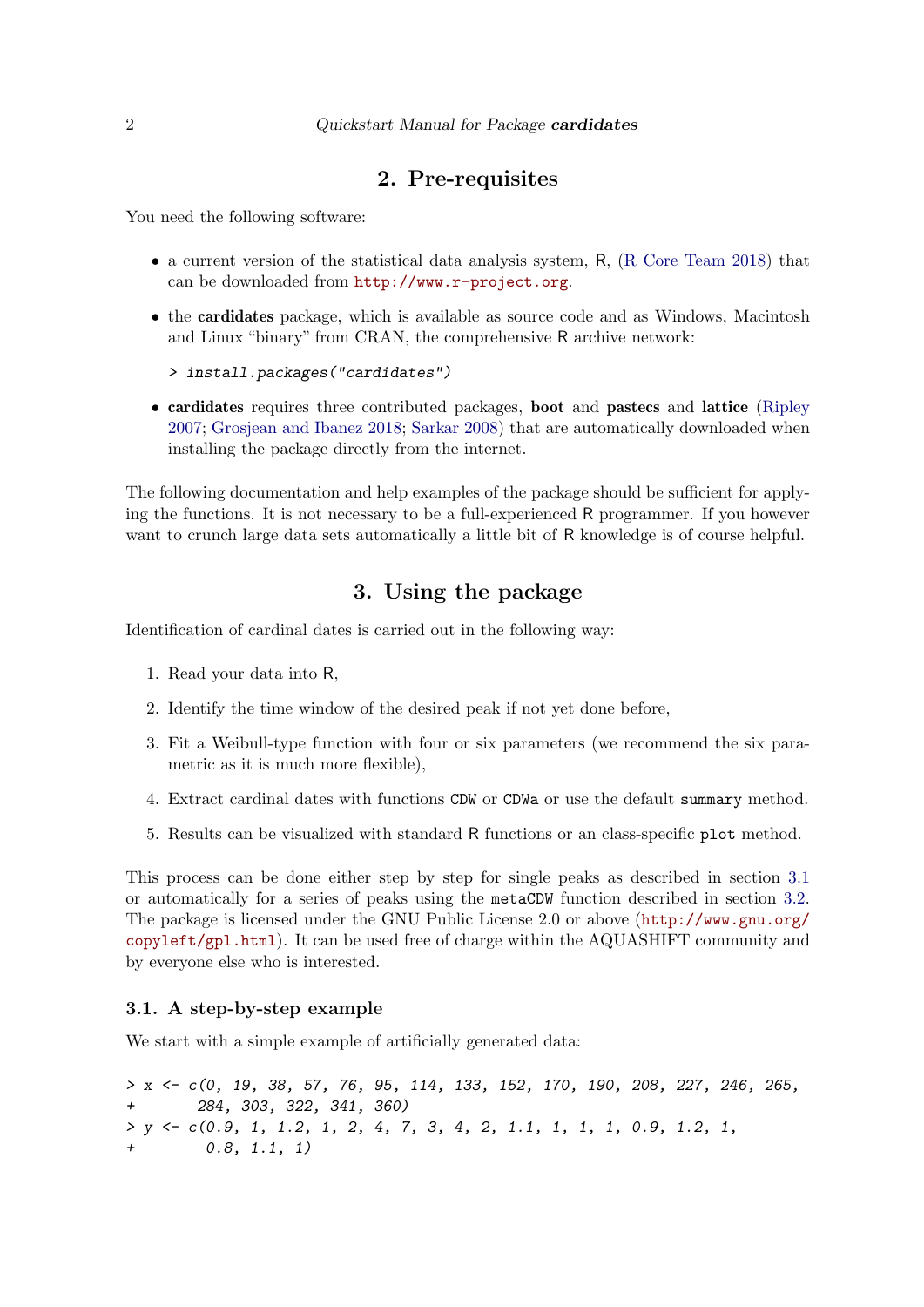We can visualize these data with plot:

*> plot(x, y)*

The data set contains only one peak so the first step, the detection of the time window (section [4.2\)](#page-6-0) can be omitted and we go directly to the most essential step of fitting a Weibull function<sup>[2](#page-2-0)</sup>:

```
> library("cardidates")
> res <- fitweibull6(x, y)
```
The results are now stored in res which belongs to the cardiFit class. You may now inspect the results directly entering res at the command line but you can also go directly to the next step and enter:

```
> summary(res)
```

```
=========== Summary of Cardinal Dates Algorithm 'Weibull' ===========
 number of fitted parameters for Weibull function: 6
 parameter values: 0.8645487 96.50721 8.266176 0.1407669 145.2632 4.002499
              r2 = 0.8920705
 quantile = 0.05cardinal dates (tMid, tBegin, tEnd): 110.2563 74.76628 180.4901
 original ymax = 7
```
Function fitweibull6 uses extensive heuristics to derive initial parameters for the optimization. It is intended to work with data which are defined over an interval between 0 and 365, e.g. environmental data and especially for plankton blooms. Please note that the function does internal an transformation:

$$
y_{rel} = y_i/y_{max}
$$

Additional data points are inserted to stabilize the algorithm between original measurements by linear interpolation with time step  $= 1$  before curve fitting if the number of original data points is too low (currently  $n < 35$ ). You can set limint = 0 to switch interpolation off.

An automatic plotting method is also as simple as entering:

*> plot(res)*

<span id="page-2-0"></span><sup>2</sup>This step is sometimes a little bit crucial or time-consuming. Susanne did her best to provide good and robust heuristics but please don't give up if you encounter error messages. You may read section [4](#page-6-1) and try to provide your own user-defined initial values or contact the package authors with your particular data set.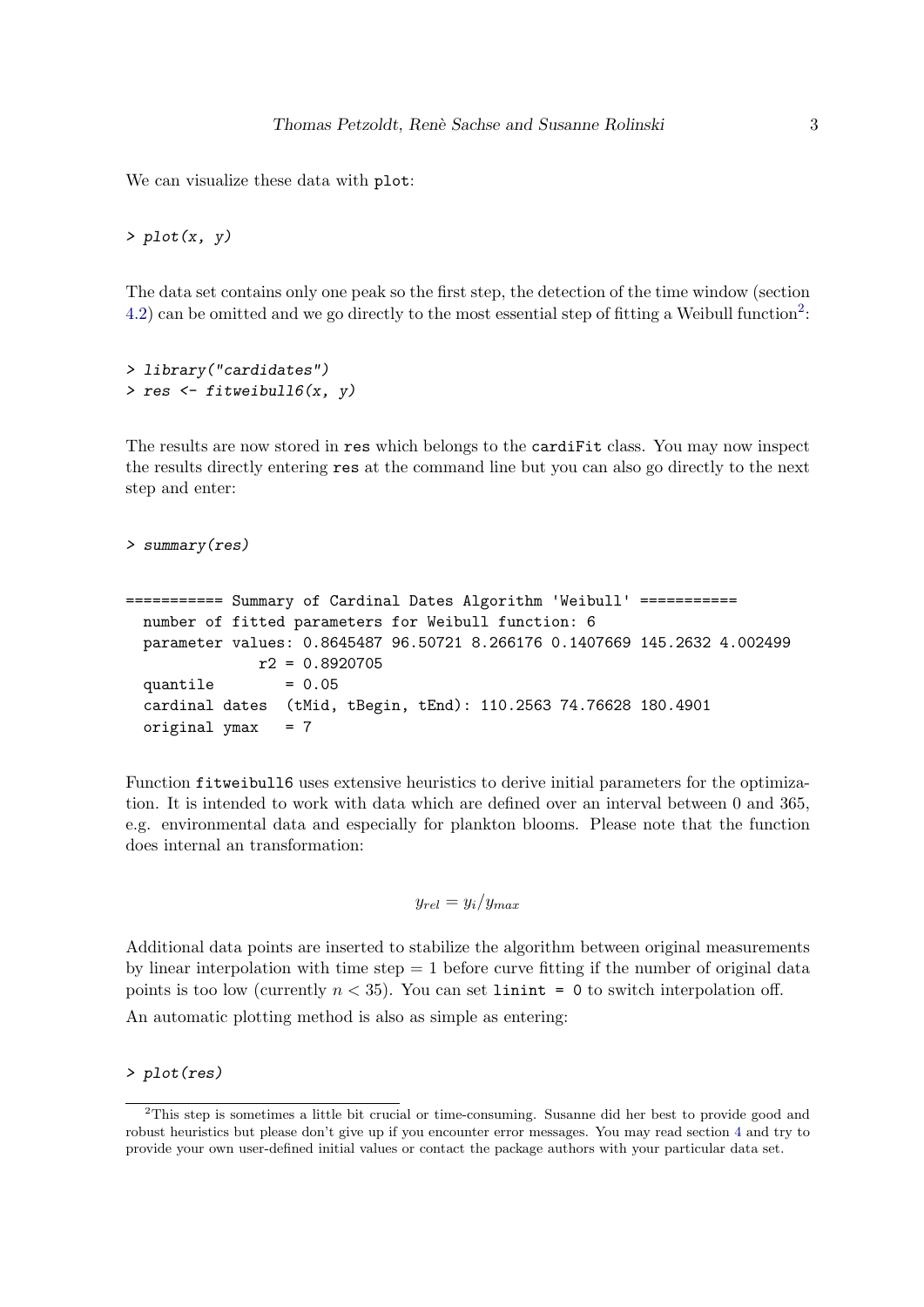

showing cardinal dates based on the symmetric default method and the two-sided 5% quantile. That's it.

### <span id="page-3-0"></span>3.2. Fully automatic peak detection with metaCDW

Function metaCDW is a top-level function which calls peakwindows, fitweibull and CDW for a series of data sets and returns a table (a data frame) of all results.

To use it you must supply your data in a defined format, a table (technically an R data frame) with four columns: sample (description of the individual time series such as year, water body, or any other code, should be numeric or factor),  $\mathbf x$  (the independent variable, e.g. Julian day of the year), y (the dependent variable, e.g. phytoplankton biovolume) and flag (of type boolean indicating whether the data point should be included in analysis). The last column (flag) can be used to mask individual data points. It may contain either FALSE or 0 (zero) to disable respectively TRUE or 1 (one) to enable data points. If flag is omitted, all data sets are enabled. In the following we use an example data set provided by the package:

### *> data(carditest)*

You may inspect this data set as usual, e.g. simply by typing carditest or, optionally, by plotting y versus time (see example on help page). Now we invoke the analysis with an important optional parameter xstart determining the offset of the main peak, e.g. a value of 55 to neglect winter peaks before the spring mass development. Setting individual values of the optional flag column of the data set manually to FALSE provides another, more individual mechanism for this purpose:

*> tt <- metaCDW(carditest, xstart = 55)*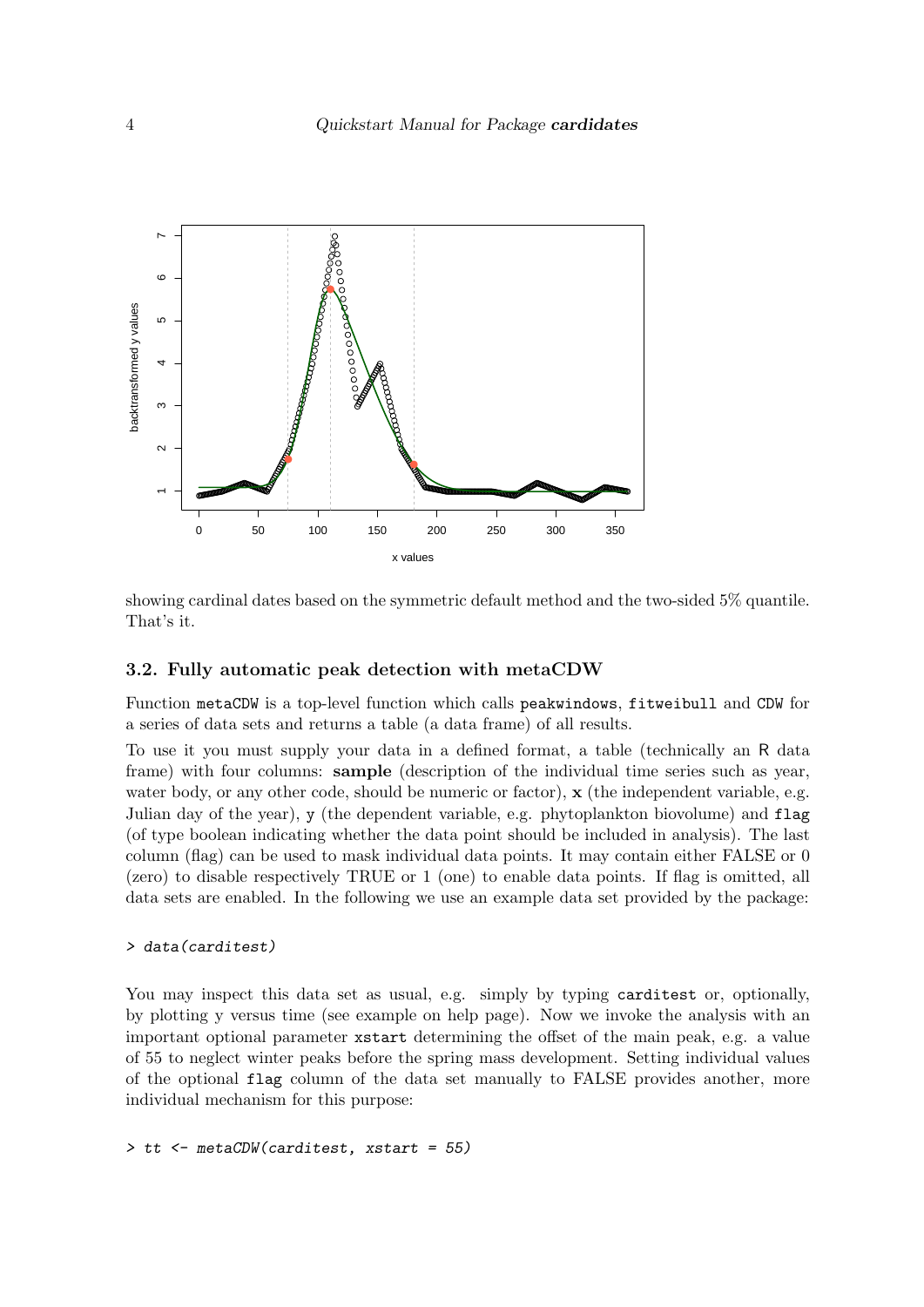```
processing sample Year 1 converged, r2 = 0.9798processing sample Year 2 converged, r2 = 0.9832
processing sample Year 3 converged, r2 = 0.9573
```
and inspect the results:

*> summary(tt)*

Length Class Mode metares 14 data.frame list weibullfits 3 -none- list

The summary method shows the most important results of the analysis, i.e. the cardinal dates (tMid  $\ldots$  yEnd, the parameters of the Weibull function (p1  $\ldots$  p6) and the coefficient of determination (r2) of the fit. No additional steps are required if your data set is well-behaved, but as ever it is wise to check and visualize both, data and results. For plotting all data sets on one figure you may use:

```
> plot(as.numeric(carditest$sample) * 365 + carditest$x, carditest$y, type = "b")
```
To plot the complete results of a (not too large) data set use:

*plot(tt, carditest)*

An optional layout argument can be supplied to control the layout of the matrix of figures, e.g. to one column and three rows:

*plot(tt, carditest, layout=c(1, 3))*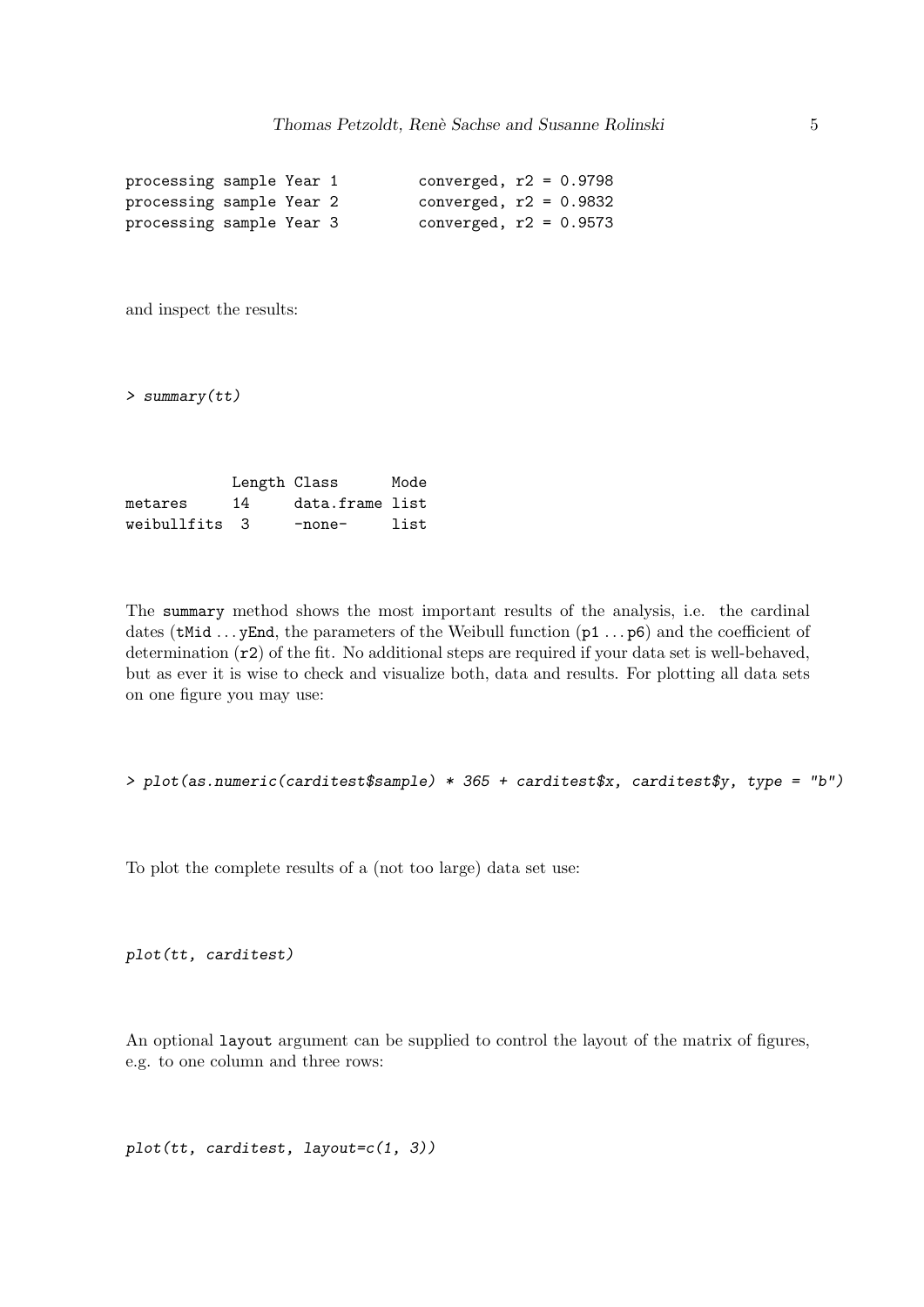

In addtion to this, you can also write graphics of all fitted peaks into one pdf file:

```
> pdf("d:/myfile.pdf")
> lapply(tt$weibullfits, plot)
> dev.off()
```
where lapply (list apply) is an R function that applies a function (in our case an object specific plotting method) to all list elements of tt\$weibullfits.

The result of the analysis can be written to an arbitrary textfile supplied as optional file argument to summary, e.g.:

```
> summary(tt, file = "d:/results.txt", sep = "\t",
+ quote = FALSE, row.names = FALSE)
```
or, to write the results directly to the windows clipboard in a format compatible to spreadsheets and with German comma:

```
> summary(tt, file = "clipboard", sep = "\t", dec = ",",
+ quote = FALSE, row.names = FALSE)
```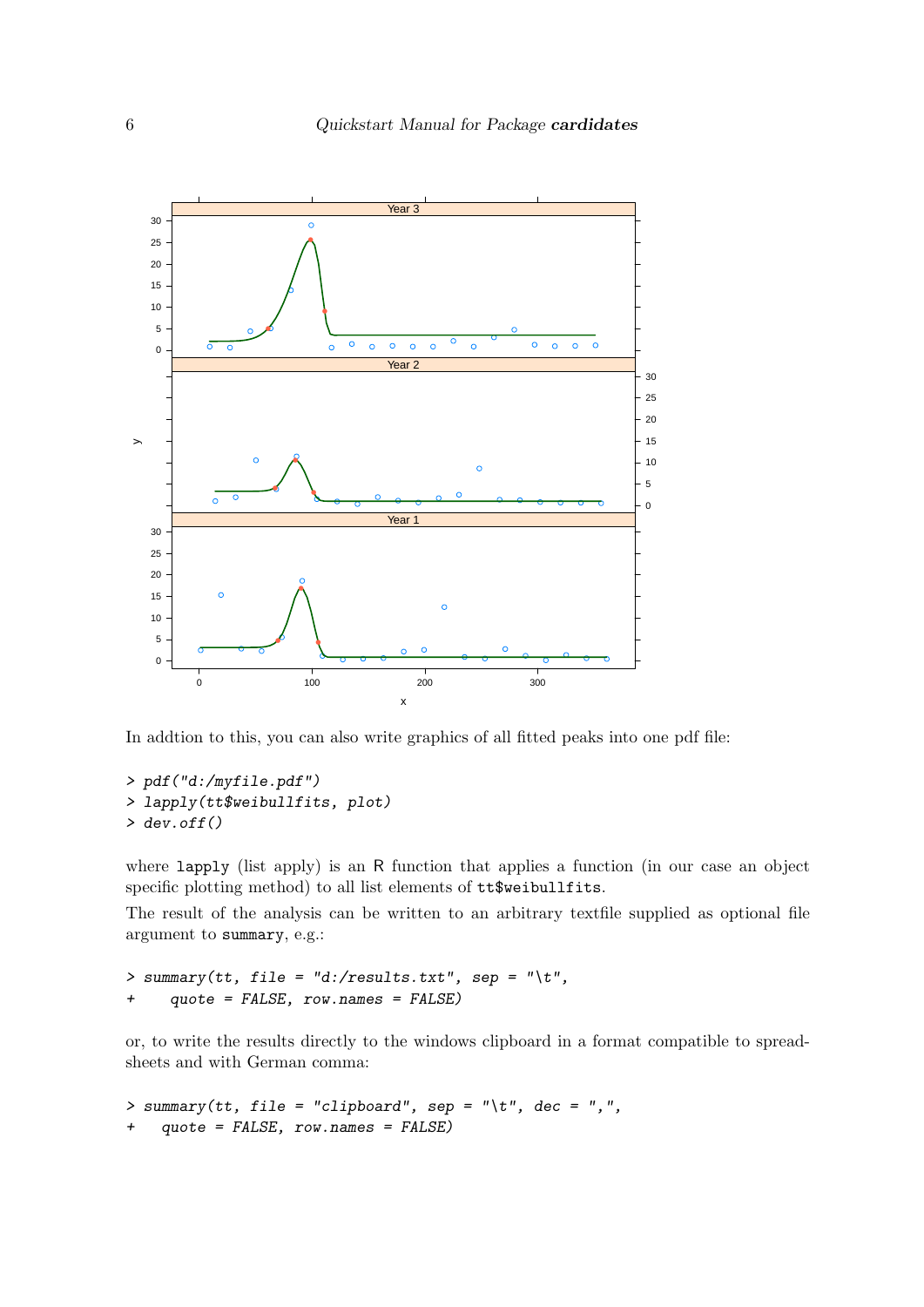<span id="page-6-1"></span>3

# 4. More options

#### 4.1. How can I enter my own data?

Entering own data is one of the most flexible things in R that can read many data formats including databases and spreadsheets. The possibilities are described in detail in the R Data Import/Export manual that comes with all versions of R and is also available online ([http://](http://cran.r-project.org/doc/manuals/R-data.html) [cran.r-project.org/doc/manuals/R-data.html](http://cran.r-project.org/doc/manuals/R-data.html)). Here is one of the most simple methods:

- 1. Copy your data as usual into your favorite spreadsheet program in two columns with title head  $X$  and  $Y$ , without empty lines above and without measurement units below the  $X$ ,  $Y$  header or with three colums sample,  $x$ ,  $y$  in the metaCDW format.
- 2. Save this table as text only to your harddisk and remember where you have stored this file.
- 3. Now in R enter the lines below and your data should be in R as a table or so-called data frame:
- *> dat <- read.table(file.choose(), header = TRUE, sep = "\t")*

Please note that some languages use "," as decimal separator. In such cases use:

*> dat <- read.table(file.choose(), header = TRUE, sep = "\t", dec = ",")*

The data stored in dat can be passed directly to fitweibull if it has exactly two columns:

```
> fitweibull6(dat)
```
or to metaCDW if it has three or four columns named according to the above mentioned specification:

*> metaCDW(dat)*

Note that there are many other ways to enter, transform or manipulate your data, please see the online manuals for details.

### <span id="page-6-0"></span>4.2. Determining the time window of one peak

Sometimes it is not trivial to decide which data have to be included and which data are to be omitted before fitting the Weibull function, especially when we have several successive peaks. Instead of cutting the data manually the function peakwindow, which is based on an algorithm of [Petzoldt](#page-10-5) [\(1996\)](#page-10-5) can be used. This has not only the advantage of an automatic procedure, it is also more objective than the manual method and therefore better reproducible. If you use the metaCDW function then peakwindow is automatically invoked.

Let's have the following artificial data set generated by a randomly disturbed periodic function: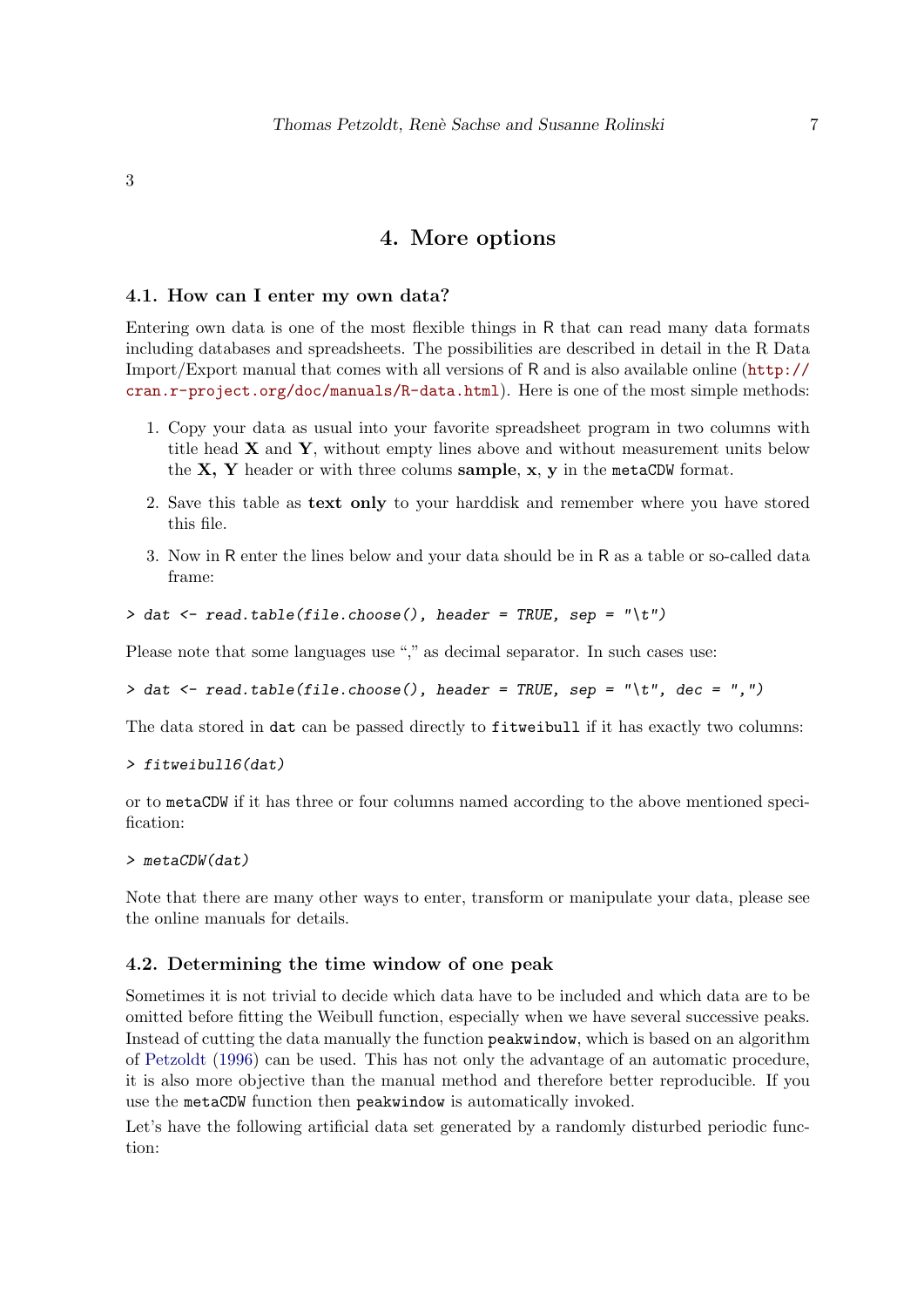```
> set.seed(537)
> x <- seq(1, 360, length = 50)
> y <- exp(cos(x/20)) + 0.3 + rnorm(x, sd = 0.3)
```
We now apply the **peakwindow** function to the x and y data where  $x$ **start = 60** is an optional value to indicate the start time of the "specific peak", e.g. the time of ice out after which the phytoplankton spring mass development is expected to begin:

```
> peaks <- peakwindow(x, y, xstart = 60)
```
Again, an object specific plot method can be used to visualize the results. All identified peaks are labelled with consecutive numbers amd the "specific peak" is marked with a red line:

*> plot(peaks)*



The peakwindow function has some additional control parameters which, for example, determine how sub-peaks are handled. Among them minpeak is probably the most important. Its default (0.382) is derived from the Golden ratio, [Petzoldt](#page-10-5) [\(1996\)](#page-10-5) used a value of 1/3 and [Rolinski](#page-10-0) et al. [\(2007\)](#page-10-0) found a value of 0.455 to be optimal for the sum of diatoms of Saidenbach Reservoir, so you should play with this parameter if you think that the isolation of sub-peaks seems to be sub-optimal.

### 4.3. Weibull curve fitting

Fitting the Weibull function should be done using only relevant data, i.e. omitting unnecessary data before and after the peak either manually or using peakwindow which returns the indices of the relevant data as list element (peaks\$smd.indices). We can store the contents of this element to another variable (smd) and then use this smd-subset to fit the Weibull function: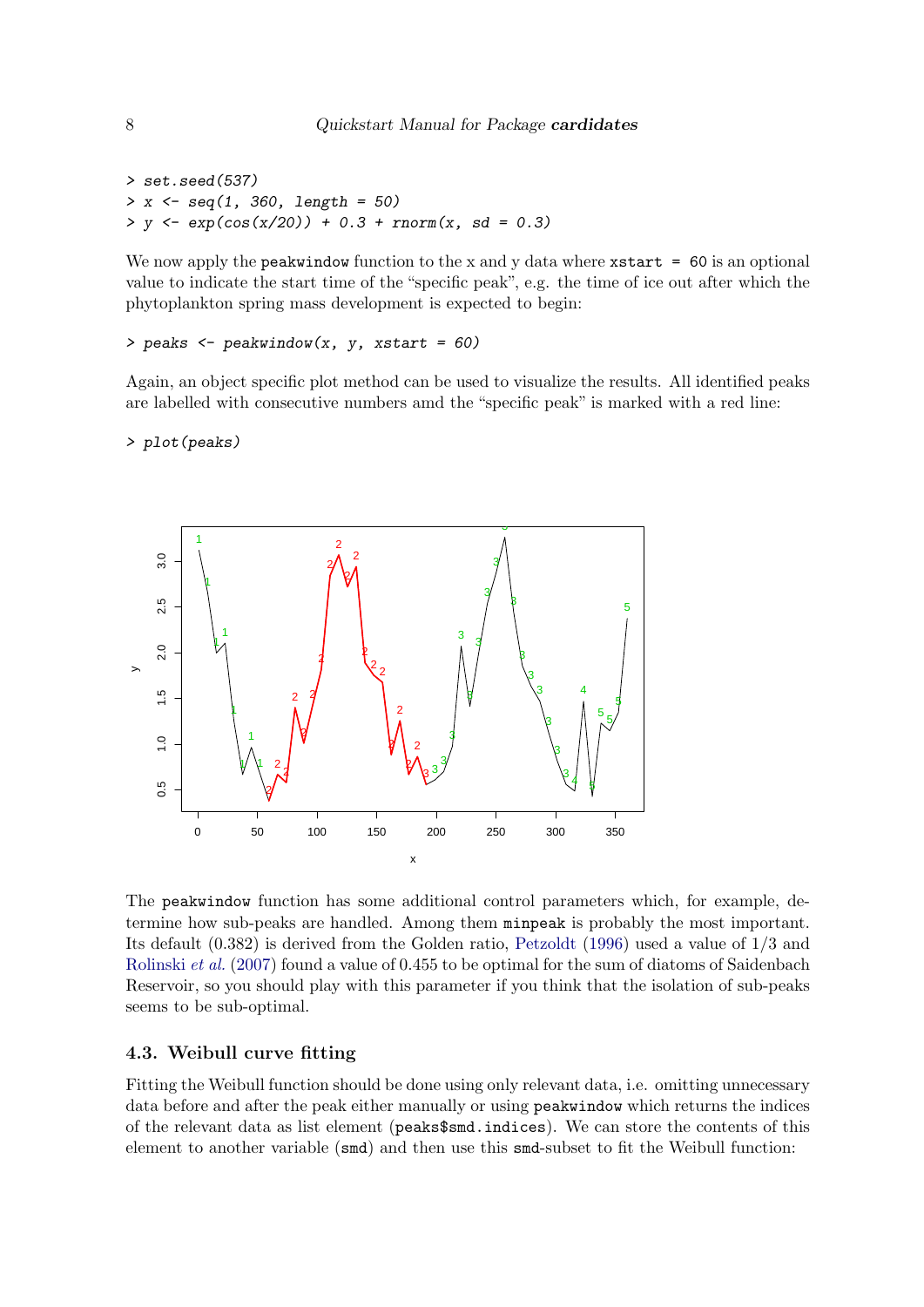```
> smd <- peaks$smd.indices
> res <- fitweibull6(x[smd], y[smd])
> summary(res)
=========== Summary of Cardinal Dates Algorithm 'Weibull'
 number of fitted parameters for Weibull function: 6
 parameter values: 0.8254211 108.0459 9.614835 0.2491058 146.0083 6.928973
              r2 = 0.9205126
 quantile = 0.05cardinal dates (tMid, tBegin, tEnd): 120.4543 85.57913 163.0131
 original ymax = 3.069692> plot(res, ylim = c(0, 4), xlim = c(0, 360))
> points(x, y, pch = "+", type = "b")
```


Cardinal date detection as described above is done with, as we think, useful defaults and heuristics. However, it is focused on year courses (x between 0 to 365) and the characteristics of phytoplankton time series. The package contains several additional possibilities, e.g. the use of the four parametric Weibull function. Examples of typical shape for fweibull4 and fweibull6 are outlined on the help pages of these functions. Please note the graphical meaning of the function parameters  $p_1 \nvert p_6$  for both functions. You can supply your own initial parameters in case of convergence problems and you can re-fit the curve with the measured data only avoiding the additional linear interpolation in case of small data sets.

### 4.4. Extraction of results

Functions CDW and CDWa can be used to extract cardinal dates. The meaning of the different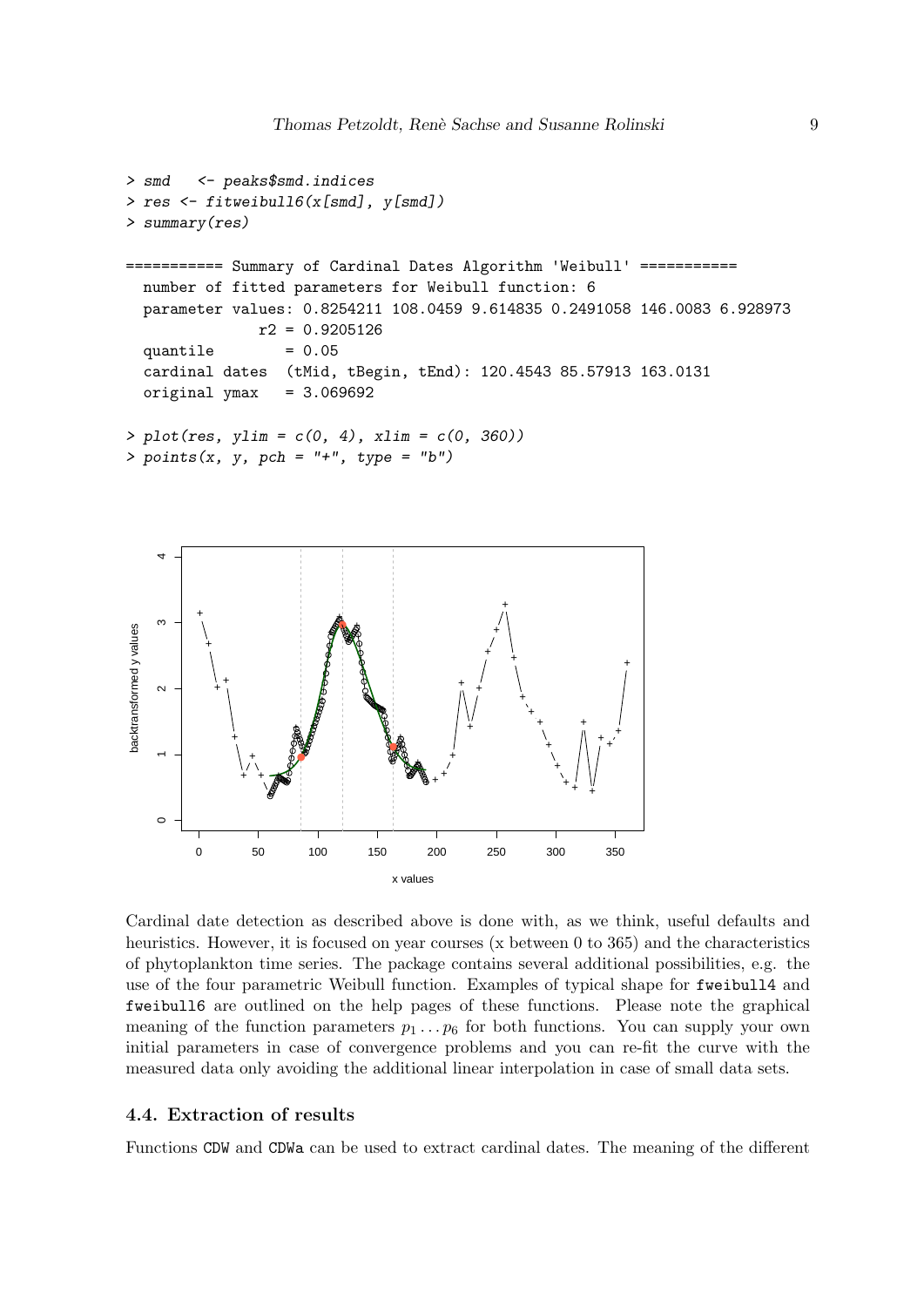versions and options is described in the help pages. Option symmetric = FALSE forces the use of an asymmetric algorithm as shown in Figure 2B in [Rolinski](#page-10-0) et al.  $(2007)$ :

```
> CDW(res, symmetric = FALSE)
x<sub>g</sub>tMid tBegin tEnd
120.45425 85.57913 163.01306
v[1] 0.9684811 0.3157695 0.3661228
$p
[1] 0.8254211 108.0458748 9.6148345 0.2491058 146.0083068 6.9289725
or with other quantiles:
> CDW(res, quantile = 0.01, symmetric = FALSE)
$x
     tMid tBegin tEnd
120.45425 73.52815 174.45790
\gamma[1] 0.9684811 0.2415582 0.2813889
$p
[1] 0.8254211 108.0458748 9.6148345 0.2491058 146.0083068 6.9289725
```
You can also manually inspect, print or evaluate res or the return value of  $CDW$ :

```
> str(res)
> res
> cdw <- CDW(res)
> str(cdw)
> cdw
```
More examples are provided on the help pages.

## 5. Further information

General information about R including original and user-supplied packages and references to the most important books can be found on <http://www.r-project.org>. Please cite and read our paper when using this package [\(Rolinski](#page-10-0) *et al.* [2007\)](#page-10-0). Feel free to contact us if you have any questions, problems or suggestions. We have several ideas in our own minds and it depends on user feedback if and when they will be included.